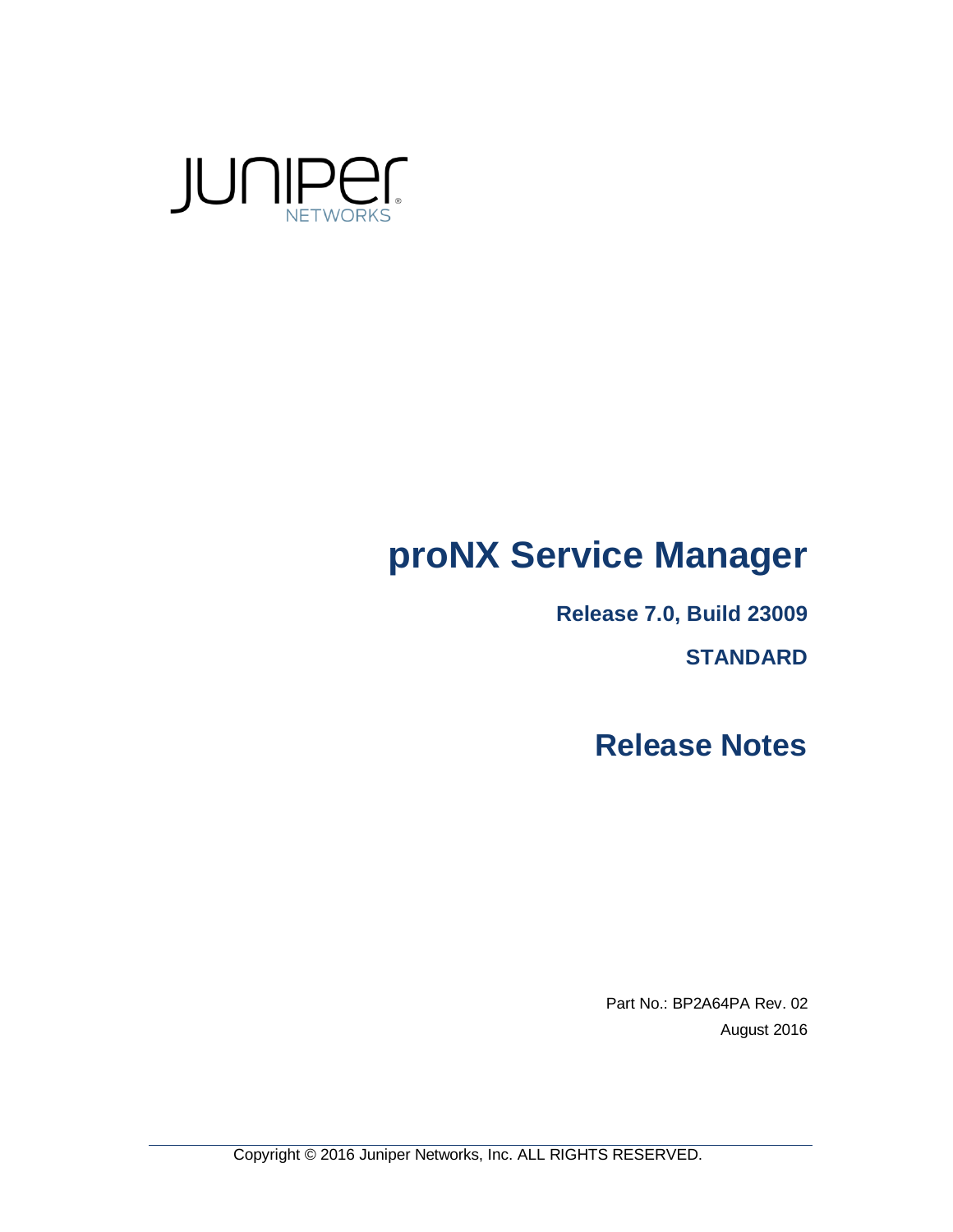Copyright © 2016 Juniper Networks, Inc. ALL RIGHTS RESERVED.

This product is the property of Juniper Networks, Inc. and its licensors, and is protected by copyright. Any reproduction in whole or in part is strictly prohibited. Juniper, Juniper Networks, BTI, BTI SYSTEMS, packetVX, proNX, and The Network You Need are trademarks or registered trademarks of Juniper Networks, Inc. and/or its subsidiaries in the U.S. and/or other countries.

Juniper Networks assumes no responsibility for any inaccuracies in this document. Juniper Networks reserves the right to change, modify, transfer, or otherwise revise this publication without notice.

Copyright 2003-2016 BTI Systems, Inc. All rights reserved.

Copyright 1997-2001 Lumos Technologies Inc. All rights reserved. Unpublished - All rights reserved under the copyright laws of the United States. This software is furnished under a license and use, duplication, disclosure and all other uses are restricted to the rights specified in the written license between the licensee and Lumos Technologies Inc.

Copyright 1998-2006 NuDesign Team Inc. All rights reserved. Copyright 1982-2001 QNX Software Systems Ltd. All rights reserved.

Copyright 1990-2001 Sleepycat Software. All rights reserved. Redistribution and use in source and binary forms, with or without modification, are permitted provided that the following conditions are met: 1. Redistributions of source code must retain the above copyright notice, this list of conditions and the following disclaimer. 2. Redistributions in binary form must reproduce the above copyright notice, this list of conditions and the following disclaimer in the documentation and/or other materials provided with the distribution. 3. Redistributions in any form must be accompanied by information on how to obtain complete source code for the DB software and any accompanying software that uses the DB software. The source code must either be included in the distribution or be available for no more than the cost of distribution plus a nominal fee, and must be freely redistributable under reasonable conditions. For an executable file, complete source code means the source code for all modules it contains. It does not include source code for modules or files that typically accompany the major components of the operating system on which the executable file runs. THIS SOFTWARE IS PROVIDED BY SLEEPYCAT SOFTWARE "AS IS" AND ANY EXPRESS OR IMPLIED WARRANTIES, INCLUDING, BUT NOT LIMITED TO, THE IMPLIED WARRANTIES OF MERCHANTABILITY, FITNESS FOR A PARTICULAR PURPOSE, OR NON-INFRINGEMENT, ARE DISCLAIMED. IN NO EVENT SHALL SLEEPYCAT SOFTWARE BE LIABLE FOR ANY DIRECT, INDIRECT, INCIDENTAL, SPECIAL, EXEMPLARY, OR CONSEQUENTIAL DAMAGES (INCLUDING, BUT NOT LIMITED TO, PROCUREMENT OF SUBSTITUTE GOODS OR SERVICES; LOSS OF USE, DATA, OR PROFITS; OR BUSINESS INTERRUPTION) HOWEVER CAUSED AND ON ANY THEORY OF LIABILITY, WHETHER IN CONTRACT, STRICT LIABILITY, OR TORT (INCLUDING NEGLIGENCE OR OTHERWISE) ARISING IN ANY WAY OUT OF THE USE OF THIS SOFTWARE, EVEN IF ADVISED OF THE POSSIBILITY OF SUCH DAMAGE.

Copyright 1990, 1993, 1994, 1995 The Regents of the University of California. All rights reserved. Redistribution and use in source and binary forms, with or without modification, are permitted provided that the following conditions are met: 1. Redistributions of source code must retain the above copyright notice, this list of conditions and the following disclaimer. 2. Redistributions in binary form must reproduce the above copyright notice, this list of conditions and the following disclaimer in the documentation and/or other materials provided with the distribution. 3. Neither the name of the University nor the names of its contributors may be used to endorse or promote products derived from this software without specific prior written permission. THIS SOFTWARE IS PROVIDED BY THE REGENTS AND CONTRIBUTORS "AS IS" AND ANY EXPRESS OR IMPLIED WARRANTIES, INCLUDING, BUT NOT LIMITED TO, THE IMPLIED WARRANTIES OF MERCHANTABILITY AND FITNESS FOR A PARTICULAR PURPOSE ARE DISCLAIMED. IN NO EVENT SHALL THE REGENTS OR CONTRIBUTORS BE LIABLE FOR ANY DIRECT, INDIRECT, INCIDENTAL, SPECIAL, EXEMPLARY, OR CONSEQUENTIAL DAMAGES (INCLUDING, BUT NOT LIMITED TO, PROCUREMENT OF SUBSTITUTE GOODS OR SERVICES; LOSS OF USE, DATA, OR PROFITS; OR BUSINESS INTERRUPTION) HOWEVER CAUSED AND ON ANY THEORY OF LIABILITY, WHETHER IN CONTRACT, STRICT LIABILITY, OR TORT (INCLUDING NEGLIGENCE OR OTHERWISE) ARISING IN ANY WAY OUT OF THE USE OF THIS SOFTWARE, EVEN IF ADVISED OF THE POSSIBILITY OF SUCH DAMAGE.

Copyright 1995, 1996 The President and Fellows of Harvard University. All rights reserved. Redistribution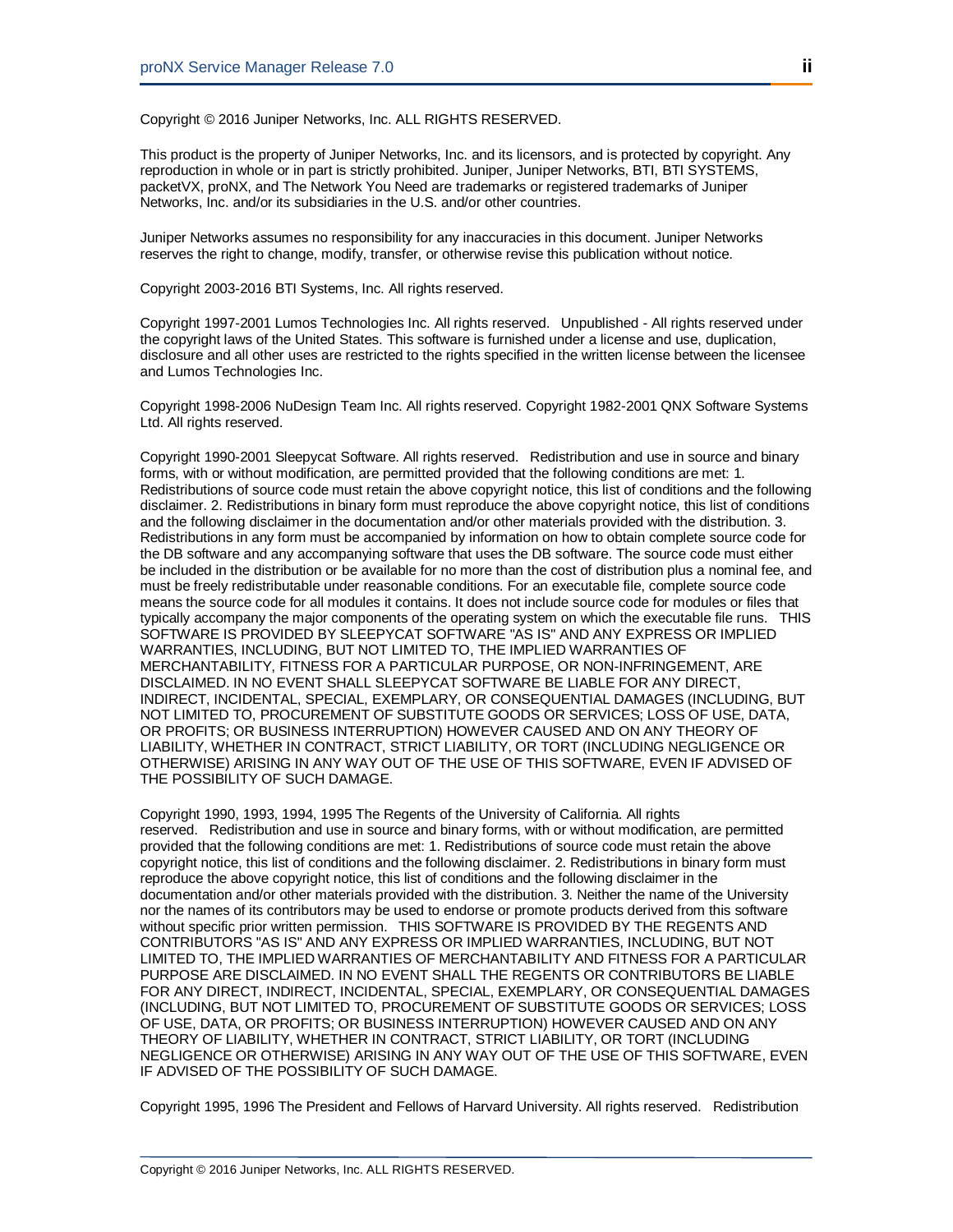and use in source and binary forms, with or without modification, are permitted provided that the following conditions are met: 1. Redistributions of source code must retain the above copyright notice, this list of conditions and the following disclaimer. 2. Redistributions in binary form must reproduce the above copyright notice, this list of conditions and the following disclaimer in the documentation and/or other materials provided with the distribution. 3. Neither the name of the University nor the names of its contributors may be used to endorse or promote products derived from this software without specific prior written permission. THIS SOFTWARE IS PROVIDED BY HARVARD AND ITS CONTRIBUTORS "AS IS" AND ANY EXPRESS OR IMPLIED WARRANTIES, INCLUDING, BUT NOT LIMITED TO, THE IMPLIED WARRANTIES OF MERCHANTABILITY AND FITNESS FOR A PARTICULAR PURPOSE ARE DISCLAIMED. IN NO EVENT SHALL HARVARD OR ITS CONTRIBUTORS BE LIABLE FOR ANY DIRECT, INDIRECT, INCIDENTAL, SPECIAL, EXEMPLARY, OR CONSEQUENTIAL DAMAGES (INCLUDING, BUT NOT LIMITED TO, PROCUREMENT OF SUBSTITUTE GOODS OR SERVICES; LOSS OF USE, DATA, OR PROFITS; OR BUSINESS INTERRUPTION) HOWEVER CAUSED AND ON ANY THEORY OF LIABILITY, WHETHER IN CONTRACT, STRICT LIABILITY, OR TORT (INCLUDING NEGLIGENCE OR OTHERWISE) ARISING IN ANY WAY OUT OF THE USE OF THIS SOFTWARE, EVEN IF ADVISED OF THE POSSIBILITY OF SUCH DAMAGE. All other product and company names are trademarks or registered trademarks of their respective companies. All of the above-referenced components are not necessarily included in all versions of the product.

Copyright 1998 The NetBSD Foundation, Inc. All rights reserved. This code is derived from software contributed to The NetBSD Foundation by Christos Zoulas. Redistribution and use in source and binary forms, with or without modification, are permitted provided that the following conditions are met: 1. Redistributions of source code must retain the above copyright notice, this list of conditions and the following disclaimer. 2. Redistributions in binary form must reproduce the above copyright notice, this list of conditions and the following disclaimer in the documentation and/or other materials provided with the distribution. 3. All advertising materials mentioning features or use of this software must display the following acknowledgement: This product includes software developed by the NetBSD Foundation, Inc. and its contributors. 4. Neither the name of The NetBSD Foundation nor the names of its contributors may be used to endorse or promote products derived from this software without specific prior written permission. THIS SOFTWARE IS PROVIDED BY THE NETBSD FOUNDATION, INC. AND CONTRIBUTORS "AS IS"' AND ANY EXPRESS OR IMPLIED WARRANTIES, INCLUDING, BUT NOT LIMITED TO, THE IMPLIED WARRANTIES OF MERCHANTABILITY AND FITNESS FOR A PARTICULAR PURPOSE ARE DISCLAIMED. IN NO EVENT SHALL THE FOUNDATION OR CONTRIBUTORS BE LIABLE FOR ANY DIRECT, INDIRECT, INCIDENTAL, SPECIAL, EXEMPLARY, OR CONSEQUENTIAL DAMAGES (INCLUDING, BUT NOT LIMITED TO, PROCUREMENT OF SUBSTITUTE GOODS OR SERVICES; LOSS OF USE, DATA, OR PROFITS; OR BUSINESS INTERRUPTION) HOWEVER CAUSED AND ON ANY THEORY OF LIABILITY, WHETHER IN CONTRACT, STRICT LIABILITY, OR TORT (INCLUDING NEGLIGENCE OR OTHERWISE) ARISING IN ANY WAY OUT OF THE USE OF THIS SOFTWARE, EVEN IF ADVISED OF THE POSSIBILITY OF SUCH DAMAGE.

Copyright 2003 Maxim Sobolev sobomax@FreeBSD.org. All rights reserved. Redistribution and use in source and binary forms, with or without modification, are permitted provided that the following conditions are met: 1. Redistributions of source code must retain the above copyright notice, this list of conditions and the following disclaimer. 2. Redistributions in binary form must reproduce the above copyright notice, this list of conditions and the following disclaimer in the documentation and/or other materials provided with the distribution. THIS SOFTWARE IS PROVIDED BY THE AUTHOR AND CONTRIBUTORS "AS IS'' AND ANY EXPRESS OR IMPLIED WARRANTIES, INCLUDING, BUT NOT LIMITED TO, THE IMPLIED WARRANTIES OF MERCHANTABILITY AND FITNESS FOR A PARTICULAR PURPOSE ARE DISCLAIMED. IN NO EVENT SHALL THE AUTHOR OR CONTRIBUTORS BE LIABLE FOR ANY DIRECT, INDIRECT, INCIDENTAL, SPECIAL, EXEMPLARY, OR CONSEQUENTIAL DAMAGES (INCLUDING, BUT NOT LIMITED TO, PROCUREMENT OF SUBSTITUTE GOODS OR SERVICES; LOSS OF USE, DATA, OR PROFITS; OR BUSINESS INTERRUPTION) HOWEVER CAUSED AND ON ANY THEORY OF LIABILITY, WHETHER IN CONTRACT, STRICT LIABILITY, OR TORT (INCLUDING NEGLIGENCE OR OTHERWISE) ARISING IN ANY WAY OUT OF THE USE OF THIS SOFTWARE, EVEN IF ADVISED OF THE POSSIBILITY OF SUCH DAMAGE.

Copyright 1995,1996,1997,1998 Lars Fenneberg *If* @elemental.net. Permission to use, copy, modify, and distribute this software for any purpose and without fee is hereby granted, provided that this copyright and permission notice appear on all copies and supporting documentation, the name of Lars Fenneberg not be used in advertising or publicity pertaining to distribution of the program without specific prior permission, and notice be given in supporting documentation that copying and distribution is by permission of Lars Fenneberg. Lars Fenneberg makes no representations about the suitability of this software for any purpose.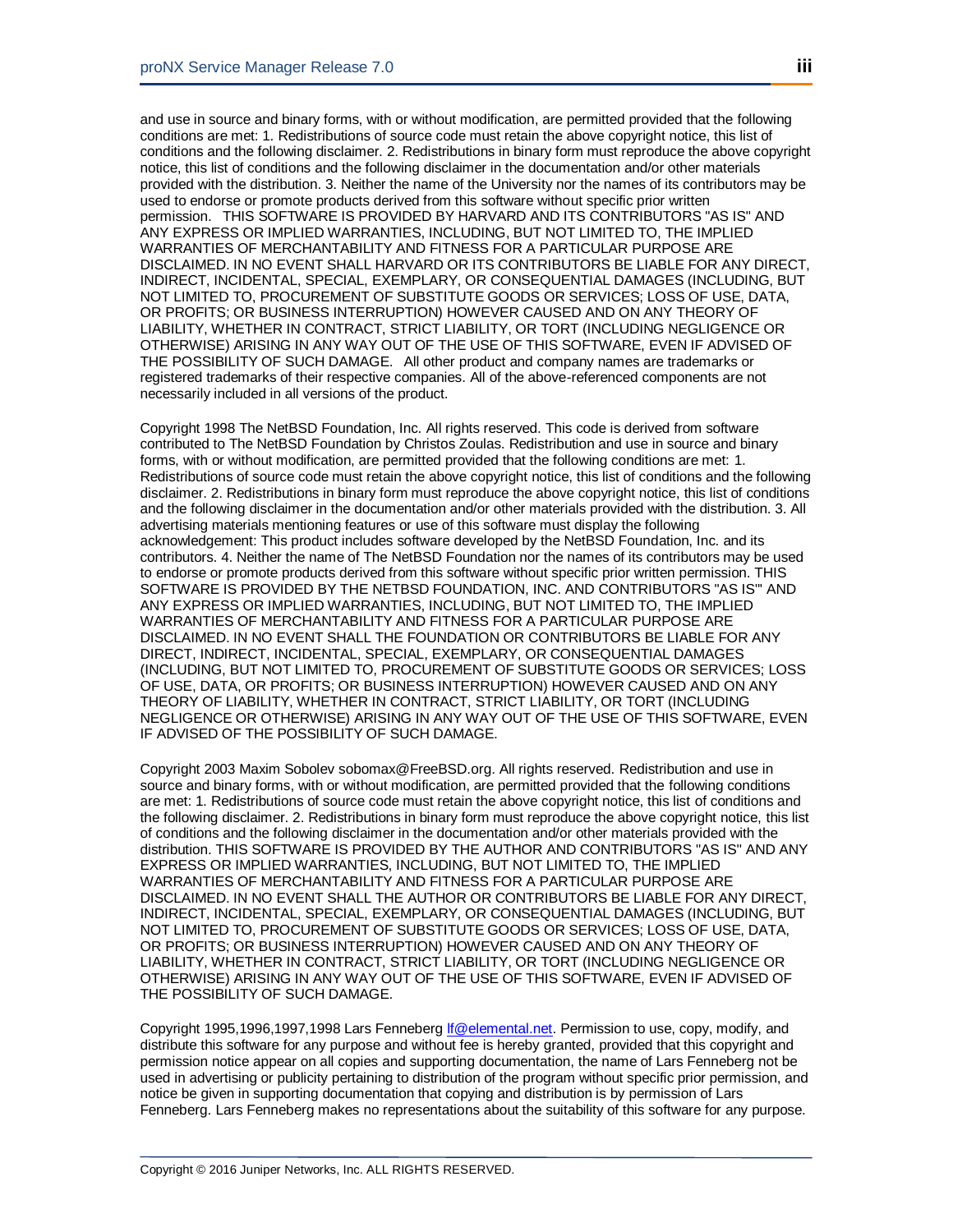It is provided "as is" without express or implied warranty.

Copyright 1992 Livingston Enterprises, Inc. Livingston Enterprises, Inc. 6920 Koll Center Parkway Pleasanton, CA 94566. Permission to use, copy, modify, and distribute this software for any purpose and without fee is hereby granted, provided that this copyright and permission notice appear on all copies and supporting documentation, the name of Livingston Enterprises, Inc. not be used in advertising or publicity pertaining to distribution of the program without specific prior permission, and notice be given in supporting documentation that copying and distribution is by permission of Livingston Enterprises, Inc. Livingston Enterprises, Inc. makes no representations about the suitability of this software for any purpose. It is provided "as is" without express or implied warranty.

The Regents of the University of Michigan and Merit Network, Inc. 1992, 1993, 1994, 1995. All Rights Reserved. Permission to use, copy, modify, and distribute this software and its documentation for any purpose and without fee is hereby granted, provided that the above copyright notice and this permission notice appear in all copies of the software and derivative works or modified versions thereof, and that both the copyright notice and this permission and disclaimer notice appear in supporting documentation. THIS SOFTWARE IS PROVIDED "AS IS" WITHOUT WARRANTY OF ANY KIND, EITHER EXPRESS OR IMPLIED, INCLUDING WITHOUT LIMITATION WARRANTIES OF MERCHANTABILITY AND FITNESS FOR A PARTICULAR PURPOSE. THE REGENTS OF THE UNIVERSITY OF MICHIGAN AND MERIT NETWORK, INC. DO NOT WARRANT THAT THE FUNCTIONS CONTAINED IN THE SOFTWARE WILL MEET LICENSEE'S REQUIREMENTS OR THAT OPERATION WILL BE UNINTERRUPTED OR ERROR FREE. The Regents of the University of Michigan and Merit Network, Inc. shall not be liable for any special, indirect, incidental or consequential damages with respect to any claim by Licensee or any third party arising from use of the software.

Copyright 1991-2, RSA Data Security, Inc. Created 1991. All rights reserved. License to copy and use this software is granted provided that it is identified as the "RSA Data Security, Inc. MD5 Message-Digest Algorithm" in all material mentioning or referencing this software or this function. License is also granted to make and use derivative works provided that such works are identified as "derived from the RSA Data Security, Inc. MD5 Message-Digest Algorithm" in all material mentioning or referencing the derived work. RSA Data Security, Inc. makes no representations concerning either the merchantability of this software or the suitability of this software for any particular purpose. It is provided "as is" without express or implied warranty of any kind. These notices must be retained in any copies of any part of this documentation and/or software.

All other product and company names are trademarks or registered trademarks of their respective companies. All of the above-referenced components are not necessarily included in all versions of the product.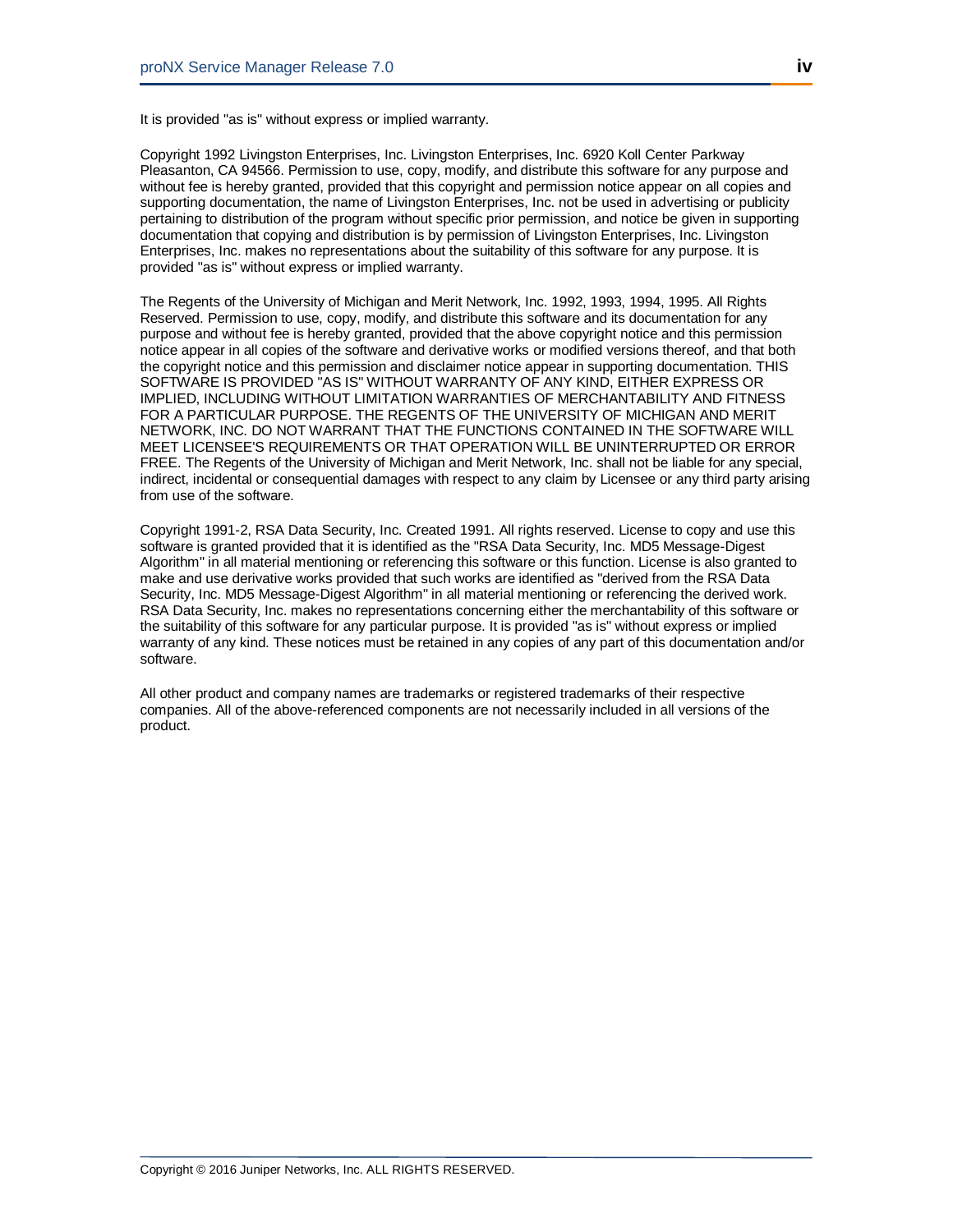#### **Obtaining technical support**

Technical product support is available through the Juniper Networks Technical Assistance Center (JTAC). If you are a customer with an active J-Care or Partner Support Service support contract, or are covered under warranty, and need post-sales technical support, you can access our tools and resources online or open a case with JTAC.

You can open a case with JTAC on the Web or by telephone.

- Use the Case Management tool in the CSC at [http://www.juniper.net/cm/.](http://www.juniper.net/cm/)
- Call 1-888-314-JTAC (1-888-314-5822 toll-free in the USA, Canada, and Mexico).

For international or direct-dial options in countries without toll-free numbers, see [http://www.juniper.net/support/requesting-support.html.](http://www.juniper.net/support/requesting-support.html)

#### **End User License Agreement**

The Juniper Networks product that is the subject of this technical documentation consists of (or is intended for use with) Juniper Networks software. Use of such software is subject to the terms and conditions of the End User License Agreement (EULA) posted at [http://www.juniper.net/cm/.](http://www.juniper.net/cm/) By downloading, installing or using such software, you agree to the terms and conditions of that EULA.

#### **Document Identification**

Juniper Networks proNX Service Manager Release 7.0 Release Notes Rev. 02

#### **Abstract**

This document provides information related to the current release.

#### **Publication History**

| Revision | Date        | Changes         |
|----------|-------------|-----------------|
| 01       | June 2016   | <b>Baseline</b> |
| 02       | August 2016 | Added bug 43312 |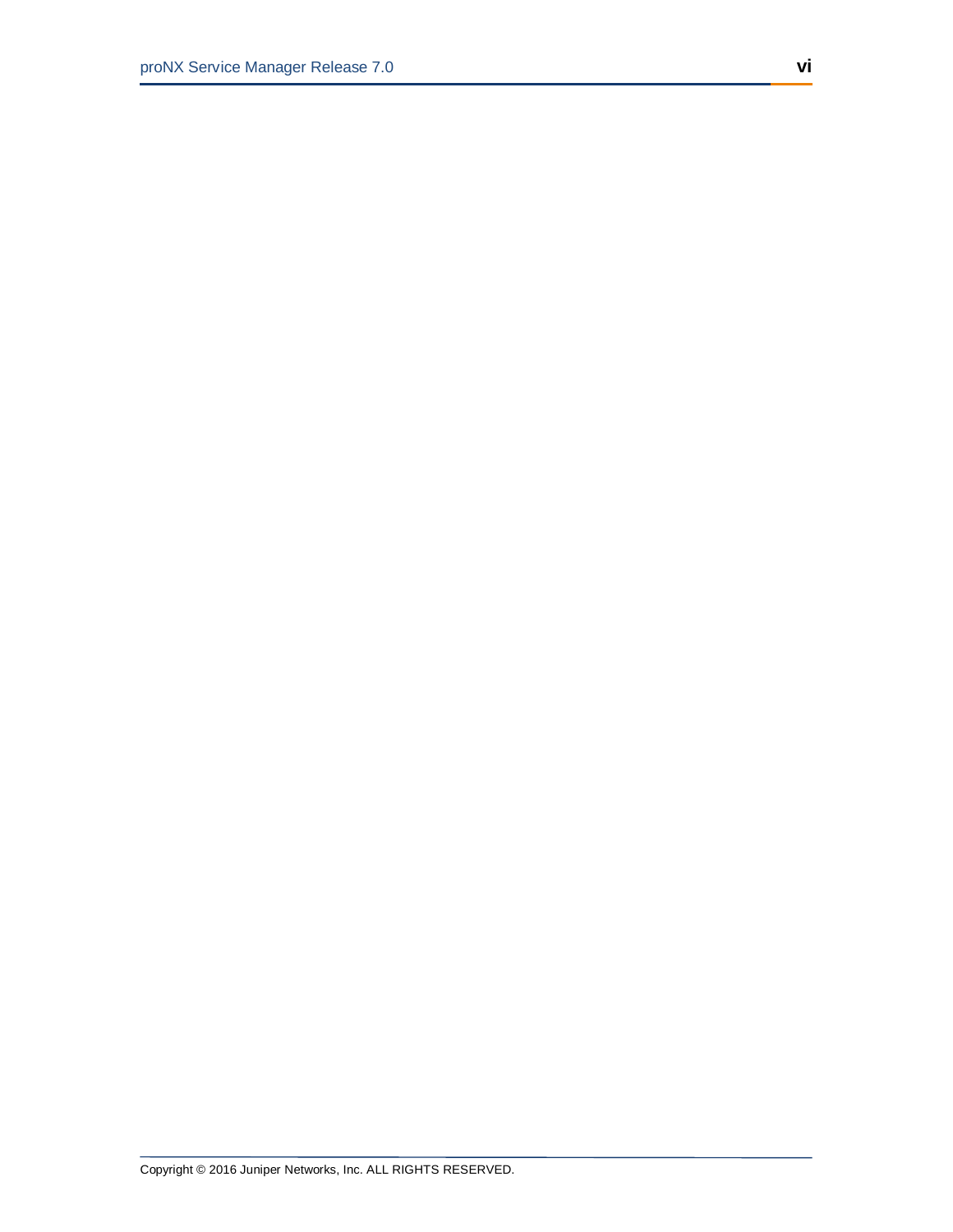## **Contents**

| 2 <sup>1</sup> |  |  |  |
|----------------|--|--|--|
| $\mathbf{3}$   |  |  |  |
|                |  |  |  |
| 4              |  |  |  |
|                |  |  |  |
| $5 -$          |  |  |  |
|                |  |  |  |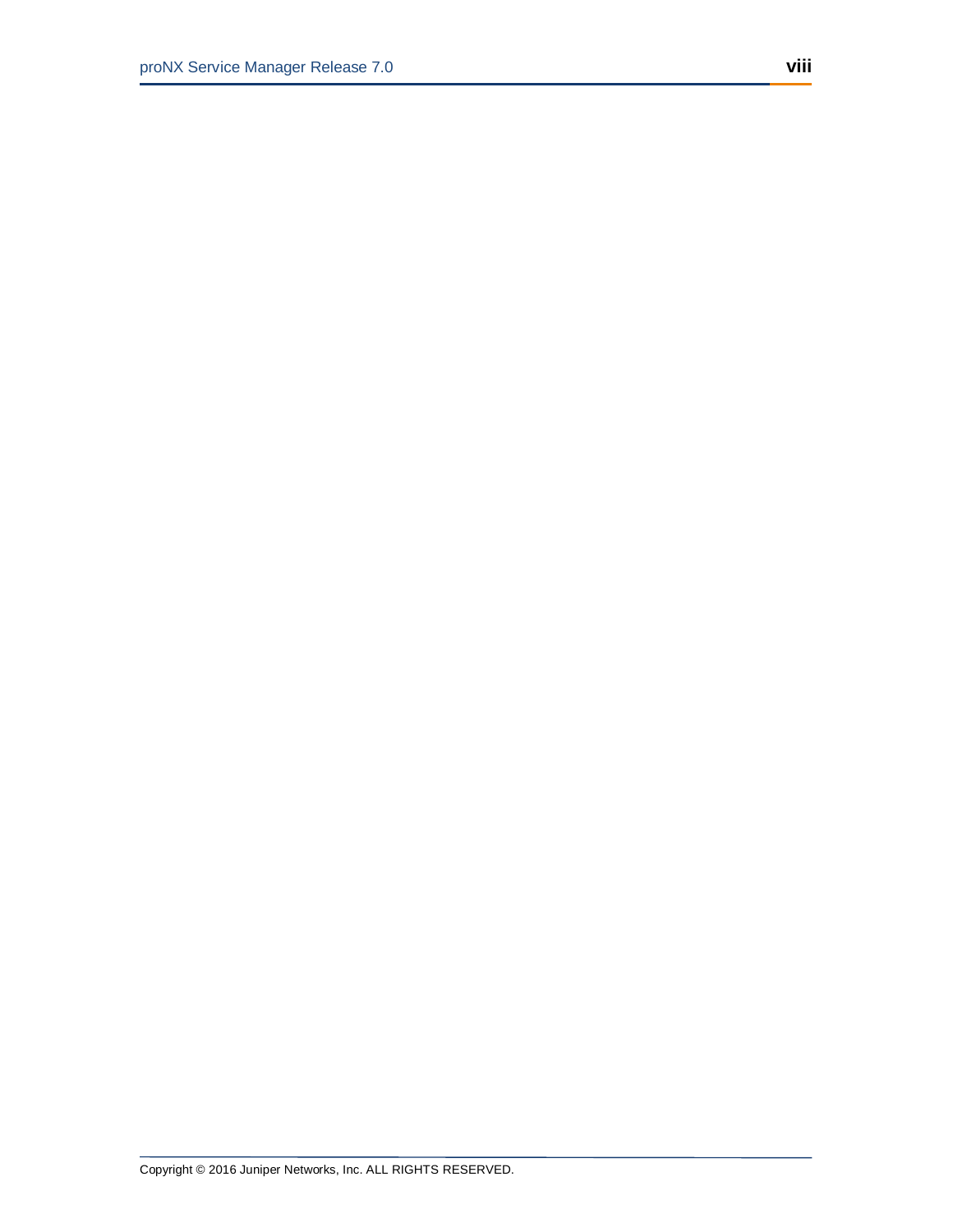### <span id="page-8-1"></span><span id="page-8-0"></span>**1. Introduction**

#### **1.1 Purpose**

This document lists the new Juniper Networks proNX Service Manager (PSM) software features, known software issues, and fixed software issues in release 7.0.

### <span id="page-8-2"></span>**1.2 New Features**

The following features have been introduced in the 7.0 release. More details are available in the *proNX Service Manager User Guide*, the *proNX Dashboard User Guide*, and the *proNX Service Manager Installation and Administration Guide*.

- Support for BTI7800 network elements running release 2.1.1
	- o Discovery and display of split ROADM nodes
		- o End-to-end optical service activation of alien wavelength services
			- Alien to/from alien
			- **UFM to/from alien**
- PSM client features
	- o Rebranded for Juniper Networks
	- o Re-introduction of the Shelf view
		- **BTI7800 network elements**
		- **BTI7000 network elements**
		- **BTI800 network elements**
		- BTI700 network elements
	- o Ability to configure severities for PSM-generated alarms
- proNX Dashboard features
	- o Network element discovery/undiscovery
	- o Network element tables
	- o Updated inventory tables
	- o Service visualization for BTI7800 optical services
	- o Updated service views
	- o Tasks table

### <span id="page-8-3"></span>**1.3 Upgrade Paths**

proNX Service Manager server software release 7.0 is supported on Red Hat (CentOS) Linux RHEL 6 (6.3 or later), and on Red Hat (CentOS) Linux RHEL 7 (7.1 or later).

- If your server is running one of the above RHEL releases, you do not need to upgrade the OS.
- If your server is not running one of the above RHEL releases, you must upgrade the OS to one of the supported RHEL releases before you can upgrade the PSM server software to release 7.0.

You can upgrade the PSM server and PSM client to release 7.0 from releases 5.x, 6.0, 6.1, 6.2, and 6.3. See *Section 1.4 Upgrade Considerations* for additional upgrade information.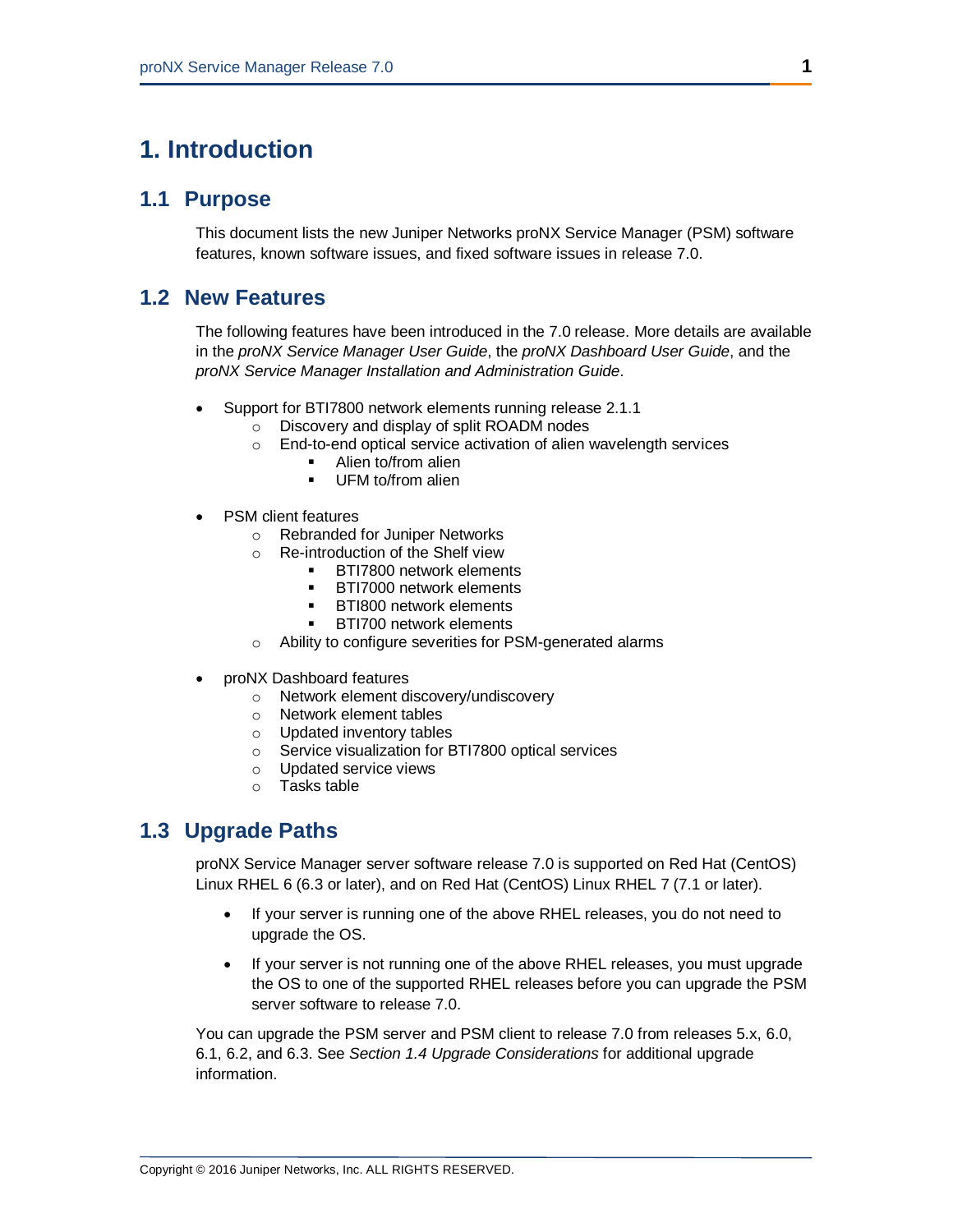For information on how to upgrade to the latest release, see the *proNX Service Manager Installation and Administration Guide*.

### <span id="page-9-0"></span>**1.4 Upgrade Considerations**

The following contains important information regarding upgrading to this release:

- Before upgrading the OS on the server machine, ensure the SATA mode in the BIOS is set to support AHCI instead of legacy. For some BIOSs, this may be called "Enable SATA AHCI Support".
- It is recommended that you upgrade all client workstations to the latest Java 8 release before you install the proNX SM client software.
- Before enabling historical PM collection, ensure you have sufficient disk space on your server. For more information, see the *proNX Service Manager Installation and Administration Guide*.
- The PSM clients must be upgraded to align with the PSM server version. The new client can be downloaded from the following location on the PSM server using HTTPS:

https://<psm-server-ip>:9998/client

When you connect to the server with your browser for the first time, you may receive a warning about the server's certificate. This is normal. The signed certificate is for btisystems.com, which is different from the PSM server's domain name. Your browser is simply warning you of this mismatch. Add the exception and continue to the site.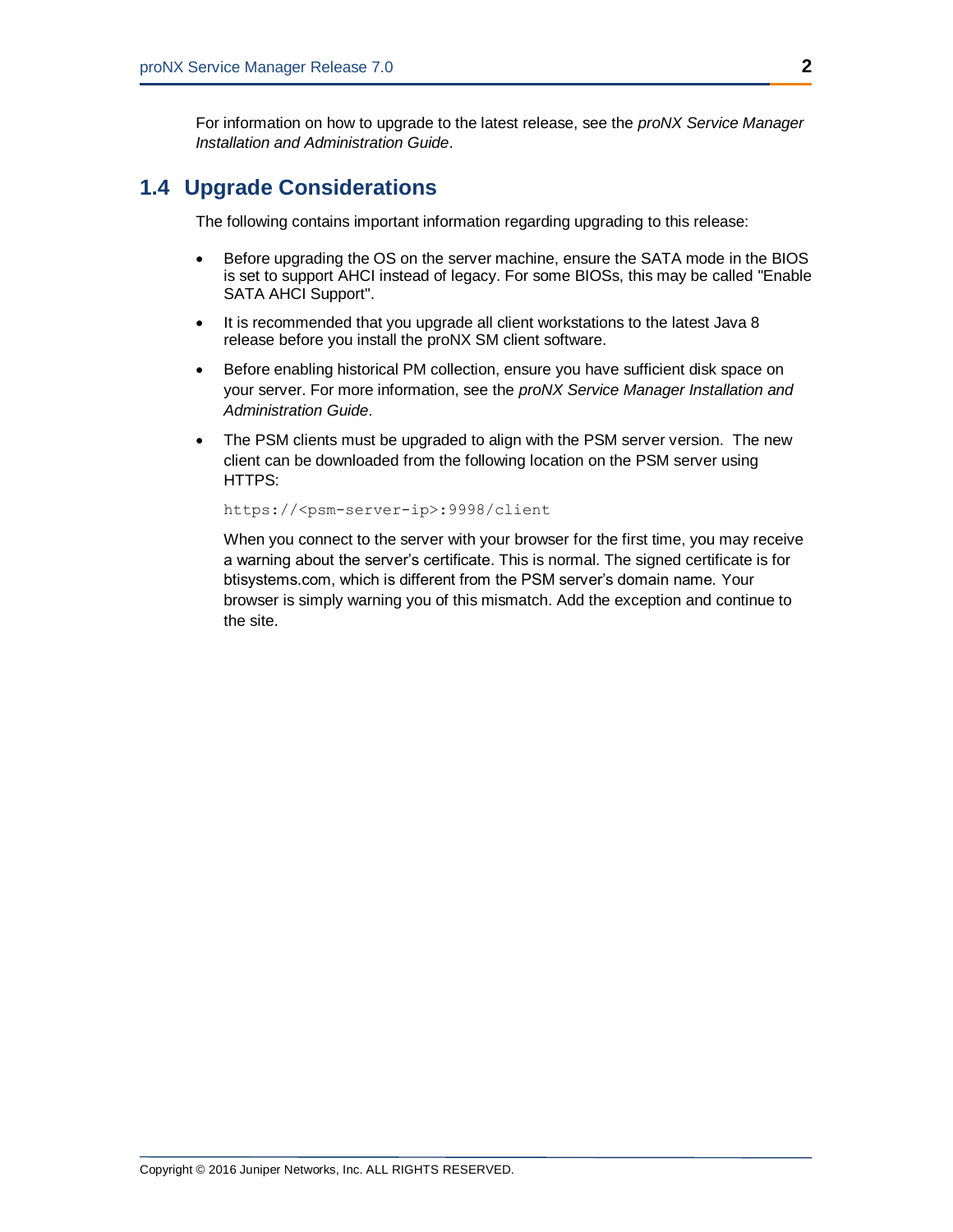## <span id="page-10-0"></span>**1.5 Supported devices**

The following table lists the BTI Series devices supported by this release of the proNX Service Manager.

| Device type    | <b>Supported version(s)</b>                                                                                                                                                                                                                                                                 |
|----------------|---------------------------------------------------------------------------------------------------------------------------------------------------------------------------------------------------------------------------------------------------------------------------------------------|
| <b>BTI7000</b> | 6.2.0, 7.2.0, 7.2.1, 7.3.0, 7.3.1, 7.3.2, 7.3.3, 7.3.4, 7.4.1,<br>7.4.2, 8.1.0, 8.1.1, 8.1.2, 8.1.3, 8.2.0, 8.2.1, 8.2.2, 9.1.0,<br>9.2.0, 9.3.0, 10.1.0, 8.1.x, 8.2.x, 9.1.x, 9.2.x, 9.3.x, 10.1.x,<br>10.2.x, 10.3.x, 10.4.x, 11.1, 11.2, 11.2.x, 11.3.x, 12.1.x,<br>12.2.x, 13.1.x, 13.2 |
| <b>BTI702</b>  | 1.2, 1.2.1, 1.2.2, 1.4, 1.4.x, 1.5, 1.5.x                                                                                                                                                                                                                                                   |
| <b>BTI704</b>  | 1.2, 1.2.1, 1.2.2, 1.4, 1.4.x, 1.5, 1.5.x                                                                                                                                                                                                                                                   |
| <b>BTI712</b>  | 1.2, 1.2.1, 1.2.2, 1.4, 1.4.x, 1.5, 1.5.x                                                                                                                                                                                                                                                   |
| <b>BTI718</b>  | 1.4, 1.4x, 1.5, 1.5x                                                                                                                                                                                                                                                                        |
| <b>BTI718E</b> | 2.0, 2.1, 2.2, 2.3, 2.4                                                                                                                                                                                                                                                                     |
| <b>BTI7800</b> | 1.3, 1.4, 1.5, 1.6, 1.7, 2.0, 2.1, 2.1.x                                                                                                                                                                                                                                                    |
| <b>BTI805</b>  | 1.1, 1.1.1, 1.1.2, 1.2, 1.2.x, 2.1.1, 2.2.1                                                                                                                                                                                                                                                 |
| <b>BTI810</b>  | 1.0.x, 1.1, 1.2, 1.2.1, 1.2.2, 1.2.x                                                                                                                                                                                                                                                        |
| <b>BTI821</b>  | 1.1, 1.1.1, 1.1.2, 1.2, 1.2.x, 2.1.1, 2.2.1                                                                                                                                                                                                                                                 |
| <b>BTI822</b>  | 1.1, 1.1.1, 1.1.2, 1.2, 1.2.x, 2.1.1, 2.2.1                                                                                                                                                                                                                                                 |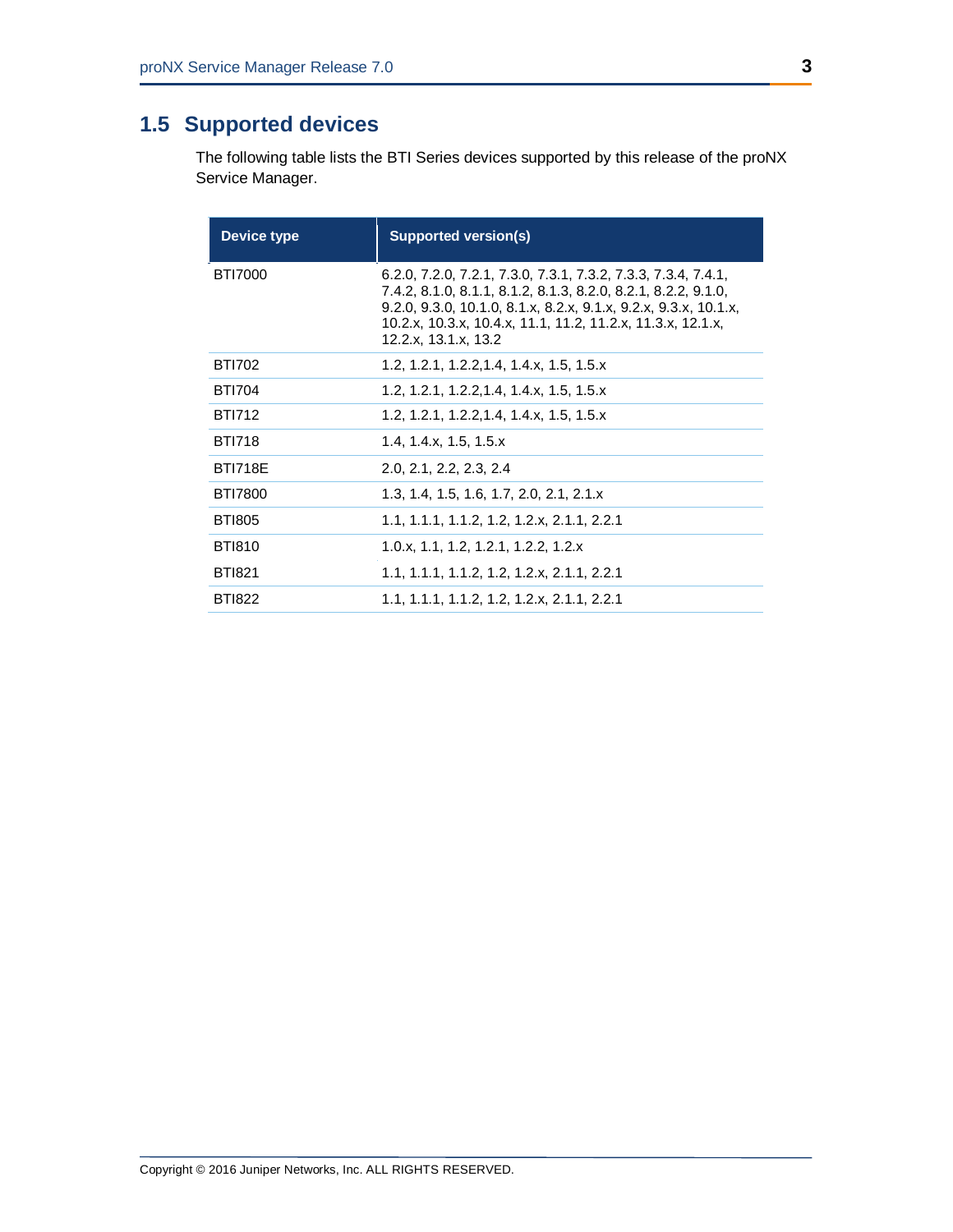## <span id="page-11-0"></span>**2 Resolved Issues**

The following issues are resolved in this release:

| <b>Issue Numbers</b> | <b>Description</b>                                                                                                                                                                                                                                                                                                                                                                                                  |
|----------------------|---------------------------------------------------------------------------------------------------------------------------------------------------------------------------------------------------------------------------------------------------------------------------------------------------------------------------------------------------------------------------------------------------------------------|
| 20985                | <b>Description:</b><br>If a PC that is running a PSM client application changes its IP<br>address after the PSM client has been started, then the PSM<br>client will not receive notifications from the PSM server even<br>though the PSM client application shows that it is connected.<br>Examples of when the PC IP address is changed include moving<br>between fixed and wireless networks, and connecting and |
|                      | disconnecting from a VPN.                                                                                                                                                                                                                                                                                                                                                                                           |
| 41666                | Description:<br>The Shelf view (Node>View) has been temporarily disabled.                                                                                                                                                                                                                                                                                                                                           |
| 41898                | Description:<br>When entering text strings in various BTI7800 nodal<br>configuration dialogs, the following characters in the text string<br>may cause the configuration task to fail: $\epsilon$ , $\lt$ , $\gt$ , [, ], ",<br>$^{\prime\prime}$ , $^{\prime}$ , $^{\prime}$                                                                                                                                       |
| 41973                | Description:<br>Historical PMs are sometimes not displayed in the Historical<br>PMs tree (View>Historical PMs).                                                                                                                                                                                                                                                                                                     |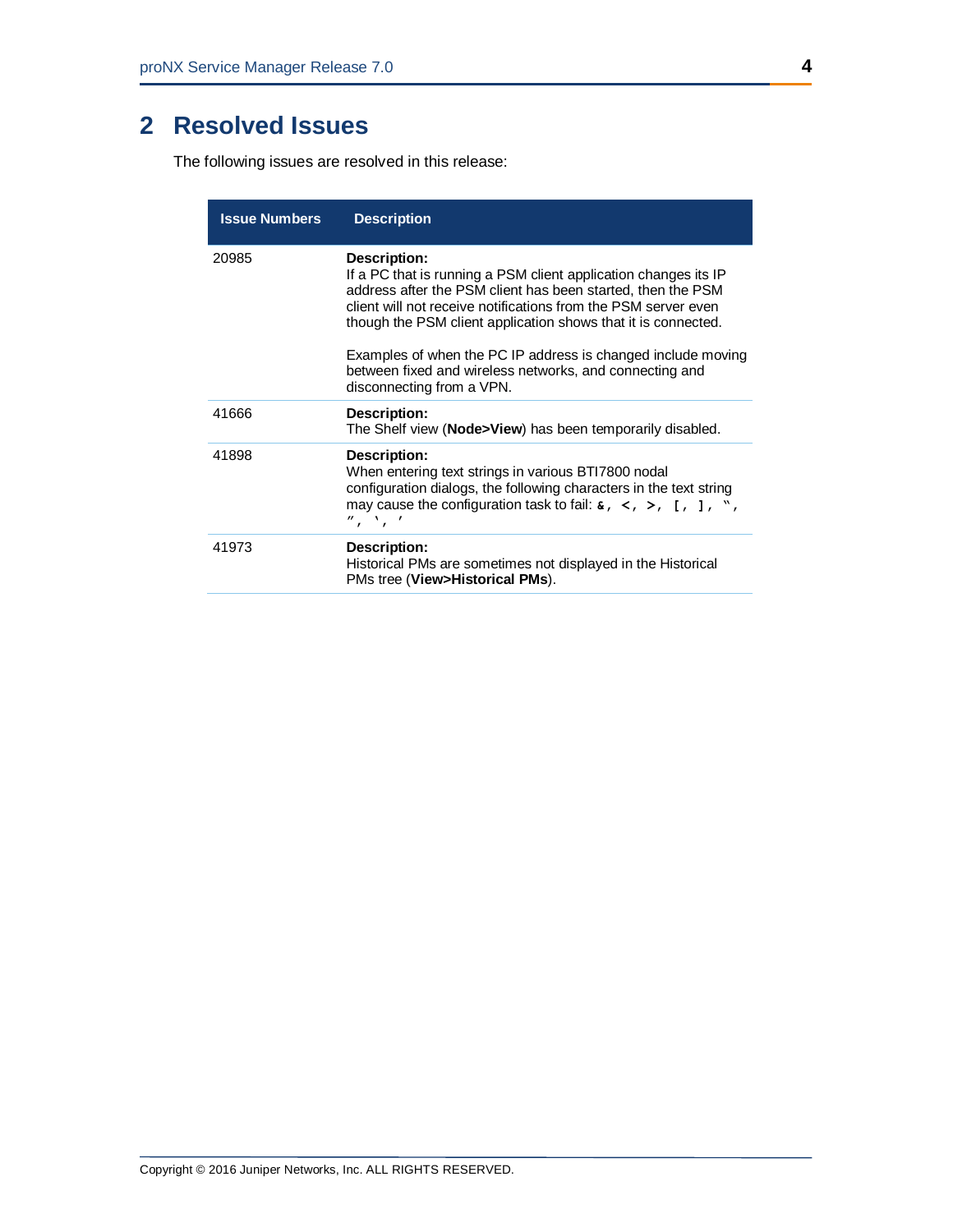## <span id="page-12-0"></span>**3 Known Issues**

The following are known issues in this release:

| <b>Issue Numbers</b> | <b>Description</b>                                                                                                                                                           |  |
|----------------------|------------------------------------------------------------------------------------------------------------------------------------------------------------------------------|--|
| 38776                | Description:<br>When using PSM to upgrade software on a BTI7800 NE, PSM<br>may incorrectly report that the upgrade has failed.                                               |  |
|                      | Workaround:<br>If this occurs, use the CLI on the NE to verify if the upgrade was<br>successful.                                                                             |  |
| 43312                | Description:<br>The procedure to reinitialize the PSM server database in section<br>3.17 of the proNX Service Manager Installation and<br>Administration Guide is incorrect. |  |
|                      | The correct procedure is as follows:<br>1)<br>psm-stop<br>2)<br>emsdropdb.sh -a<br>3)<br>rpm -e ems9001<br>Reinstall the PSM server.<br>4)                                   |  |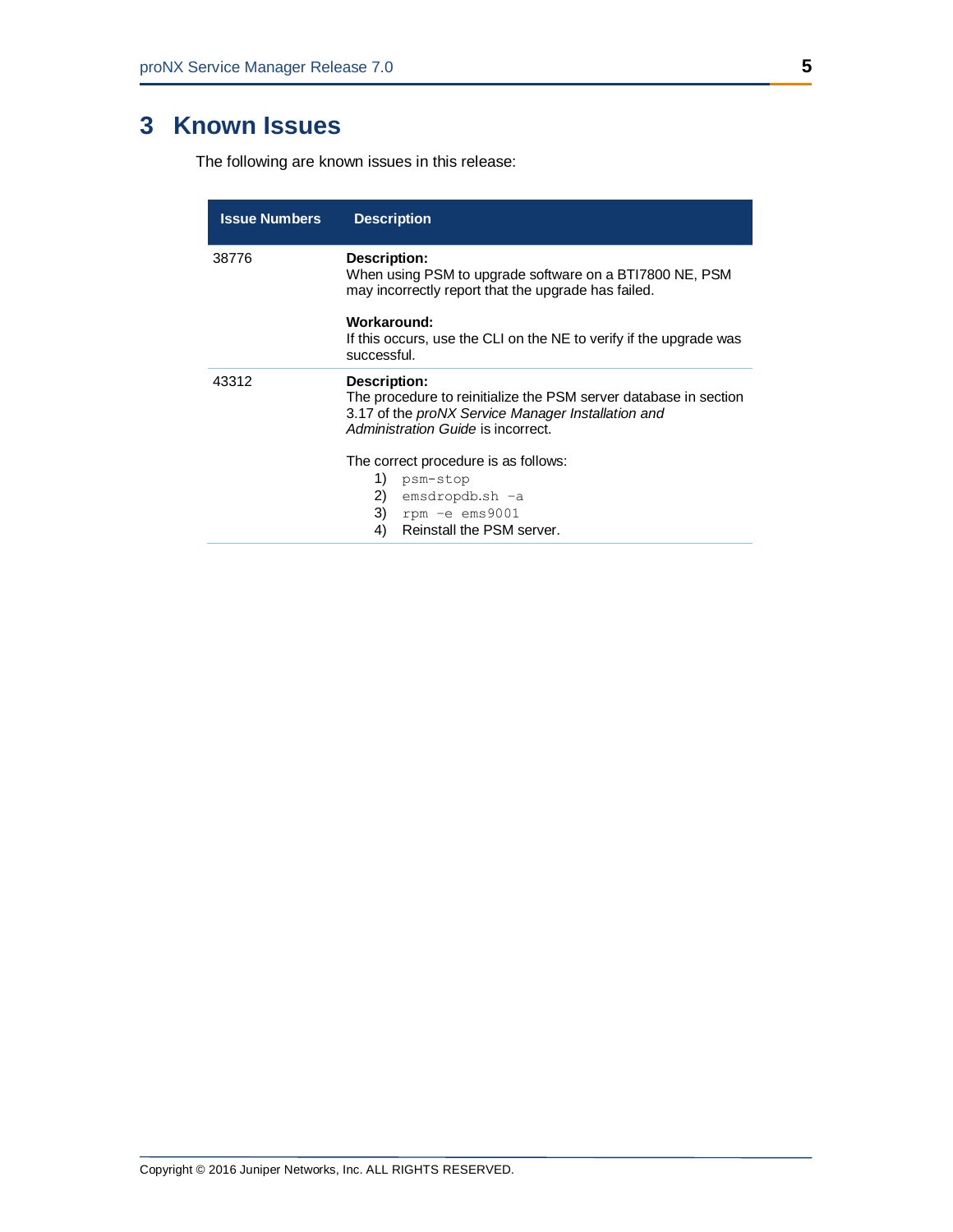### <span id="page-13-0"></span>**4 Known Limitations**

Known limitations are issues that are not planned to be resolved, and are not described in the documentation set for this release. These limitations may be described in the documentation set for a future release (where applicable and necessary). Once a limitation is described in the documentation set, the limitation may be removed from this list (without notice).

| <b>Issue Numbers</b> | <b>Description</b>                                                                                                                                                                                                                                                                                                          |
|----------------------|-----------------------------------------------------------------------------------------------------------------------------------------------------------------------------------------------------------------------------------------------------------------------------------------------------------------------------|
| 16561                | <b>Description:</b><br>A profile created directly on a BTI700 device using the CLI or<br>proNX900 cannot be applied to additional ports on the node or<br>other nodes using the proNX Service Manager.                                                                                                                      |
|                      | <b>Workaround:</b><br>None                                                                                                                                                                                                                                                                                                  |
| 22479                | <b>Description:</b><br>After a software upgrade or a database restore on an NE, the<br>PSM topology map view may not show the correct link state (or<br>color) for transponder and muxponder connections on the<br>upgraded or restored NE.                                                                                 |
|                      | Workaround:<br>After a software upgrade or a database restore, resynchronize<br>with the network or rediscover that NE to ensure the link state<br>and color are reported correctly.                                                                                                                                        |
| 22743                | Description:<br>The BTI700 Series NE does not send the traps that are required<br>by PSM to maintain accurate information about any Y.1731<br>parameters provisioned on the NE, causing PSM to become out<br>of synchronization with the NE. This occurs regardless of<br>whether Y.1731 is configured with PSM or the CLI. |
|                      | Workaround:<br>After configuring Y.1731 with PSM or the CLI, manually<br>rediscover the NE in PSM to synchronize PSM's database.                                                                                                                                                                                            |
| 22755                | <b>Description:</b><br>When PSM performs a software upgrade on an NE over a slow<br>network connection, communication between PSM and the NE<br>may time out as the NE is rebooting, leaving the NE in an<br>undiscovered or unreachable state.                                                                             |
|                      | Workaround:<br>If the NE is in an undiscovered state after an upgrade, perform a<br>manual rediscover of that NE. If the NE is in an unreachable<br>state, perform a manual refresh.                                                                                                                                        |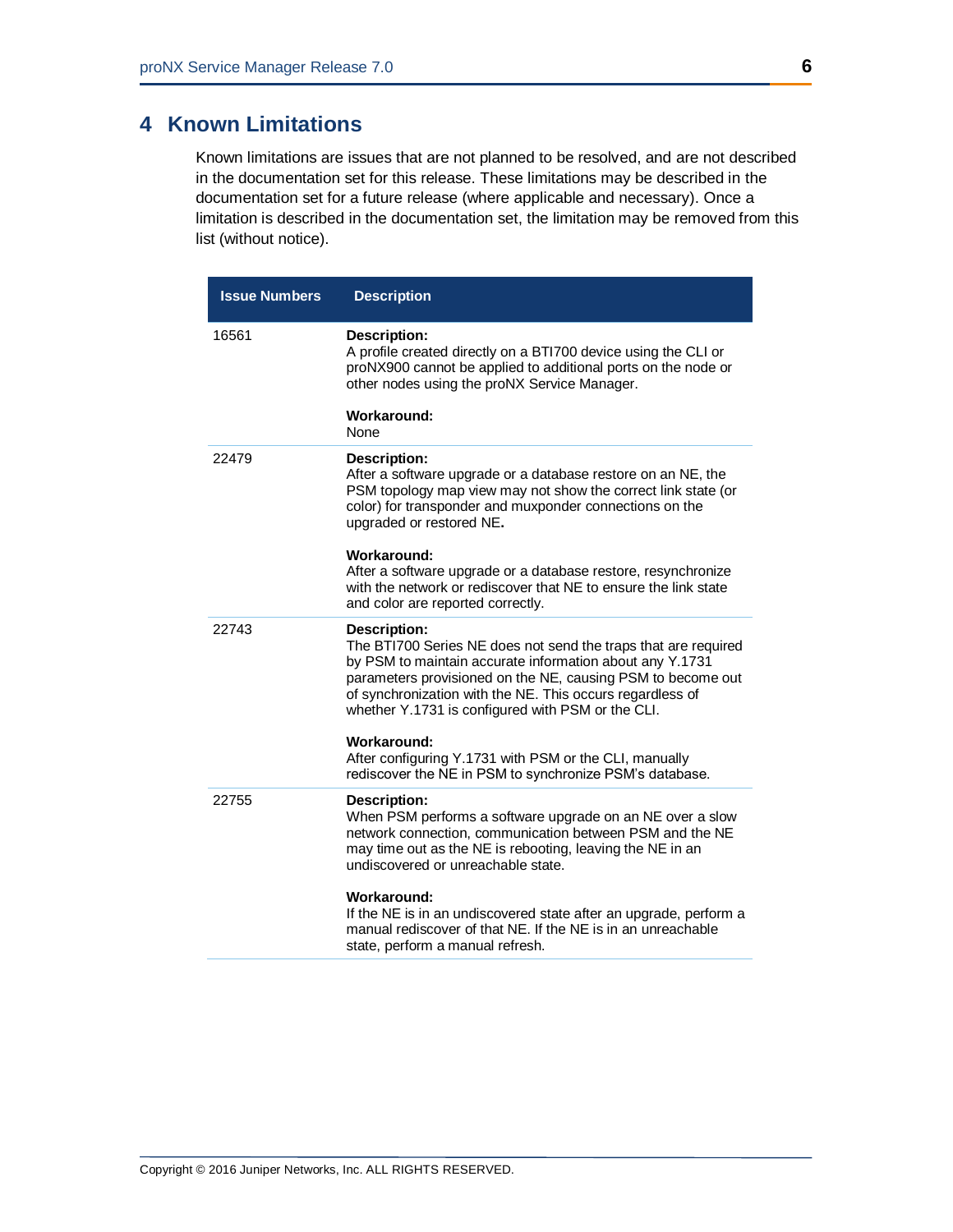| <b>Issue Numbers</b> | <b>Description</b>                                                                                                                                                                                                                                                          |
|----------------------|-----------------------------------------------------------------------------------------------------------------------------------------------------------------------------------------------------------------------------------------------------------------------------|
| 22783                | <b>Description:</b><br>If the public SNMP community string is being used by PSM to<br>communicate with a BTI7000 Series NE and it is deleted on the<br>NE, then PSM may mistakenly recognize that NE to be a generic<br>MIB II device, even after a rediscovery of that NE. |
|                      | Workaround:<br>Perform an initial discovery of that NE using Tools>Network<br>Element Discovery and specify the IP address and the new<br>SNMP community string, or re-add the public community string<br>to the NE.                                                        |
| 23249                | Description:<br>When activating an Ethernet service, the BTI700 Series NE<br>does not always send the traps that are required by PSM to<br>generate the new service view. This occurs regardless of<br>whether you are using PSM or the CLI to configure the service.       |
|                      | Workaround:<br>After activating an Ethernet service on a BTI700 Series NE,<br>manually rediscover the NE in PSM to synchronize PSM's<br>database.                                                                                                                           |
| 24329                | Description:<br>Using PSM to create, modify, or delete multiple Ethernet<br>services on the BTI810 within a short period (less than ~5<br>seconds) is not supported.                                                                                                        |
|                      | Workaround:<br>When using PSM to delete an Ethernet service or to "auto-<br>provision CFM" on the BTI810, wait for the task to complete<br>before proceeding.                                                                                                               |
| 29905                | Description:<br>When running the BTI810 with an NNI LAG, PSM may not<br>update the topology display when members of the LAG are<br>modified on one end but not on the other.                                                                                                |
|                      | Workaround:<br>Rediscover the BTI810 network element.                                                                                                                                                                                                                       |
| 30412                | Description:<br>For historical DOL Wavelength Channel PMs, the BTI7000<br>Series network element occasionally stores data for certain PM<br>points in the wrong bin. This affects the validity of the PM display<br>for these PM points on the PSM client.                  |
|                      | Workaround:<br>None.                                                                                                                                                                                                                                                        |
| 30765                | <b>Description:</b><br>When issuing a forced protection switch on an BTI810 network<br>element in a configuration with ERPS rings, PSM may not<br>display the new ERPS state on the BTI810 network elements.                                                                |
|                      | Workaround:<br>Rediscover the BTI810 network elements after issuing the<br>protection switch.                                                                                                                                                                               |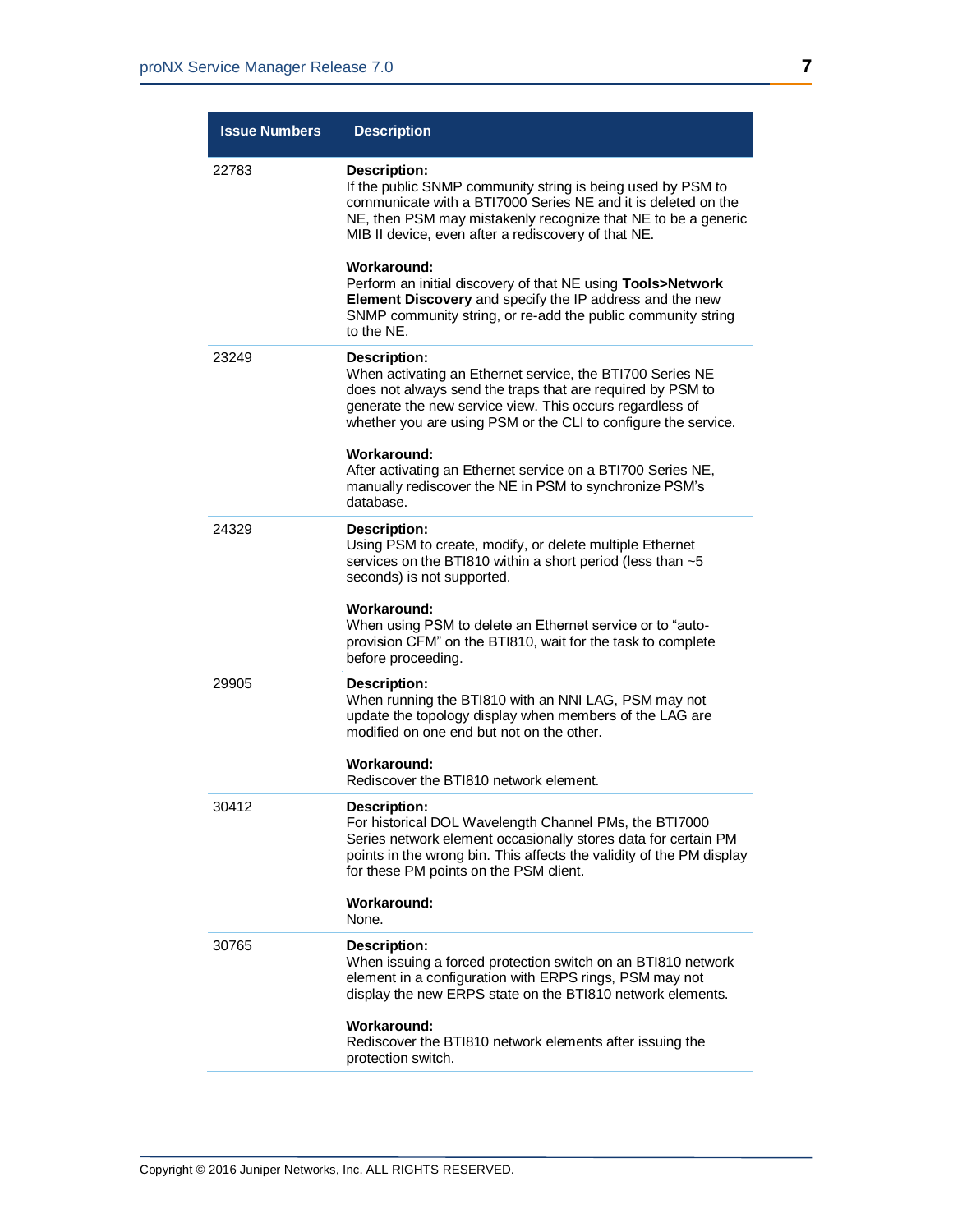| <b>Issue Numbers</b> | <b>Description</b>                                                                                                                                                                                                                                                                                                                                                                                                           |
|----------------------|------------------------------------------------------------------------------------------------------------------------------------------------------------------------------------------------------------------------------------------------------------------------------------------------------------------------------------------------------------------------------------------------------------------------------|
| 32439                | <b>Description:</b><br>In the proNX Dashboard, when using the filtering capability in<br>the historical Alarms table or the historical Events table to<br>search based on time, the PSM Dashboard interprets the<br>entered time as the PSM server time, not the local user time.<br>Seemingly incorrect results can be returned when the local user<br>time is in a different time zone from the PSM server.<br>Workaround: |
|                      | When filtering based on time, convert the desired time to the<br>PSM server time before making the request. This applies to the<br>historical Alarms table and the historical Events table only.                                                                                                                                                                                                                             |
| 35917<br>36198       | Description:<br>Remote MEPs cannot be created on BT1805/821/822 UNI LAG<br>ports when the LAG port is down.                                                                                                                                                                                                                                                                                                                  |
|                      | Workaround:<br>None.                                                                                                                                                                                                                                                                                                                                                                                                         |
| 36874                | Description:<br>When displaying an existing Ethernet service (double-click<br>service in Network tree), the name of the bandwidth profile<br>shown in PSM may not match the name of the bandwidth profile<br>on the NE itself. This problem only applies to a BTI805/821/822<br>network element running a software release earlier than release<br>2.1.1 Build 15.                                                           |
|                      | Workaround:<br>None.                                                                                                                                                                                                                                                                                                                                                                                                         |
| 39953                | Description:<br>When using Safari as the web browser to connect to the proNX<br>Dashboard, the connection is refused even if you accept the<br>security certificate.                                                                                                                                                                                                                                                         |
|                      | Workaround:<br>When using Safari, instead of immediately accepting the<br>certificate, select Show Certificate and then set to Always<br>Trust.                                                                                                                                                                                                                                                                              |
| 40519                | <b>Description:</b><br>If you create a LAG UNI as part of activating a service on a<br>BTI810 network element, the LAG members appear as<br>individual UNIs when you view the service after it has been<br>activated.                                                                                                                                                                                                        |
|                      | Workaround:<br>Rediscover the BTI810 network element.                                                                                                                                                                                                                                                                                                                                                                        |